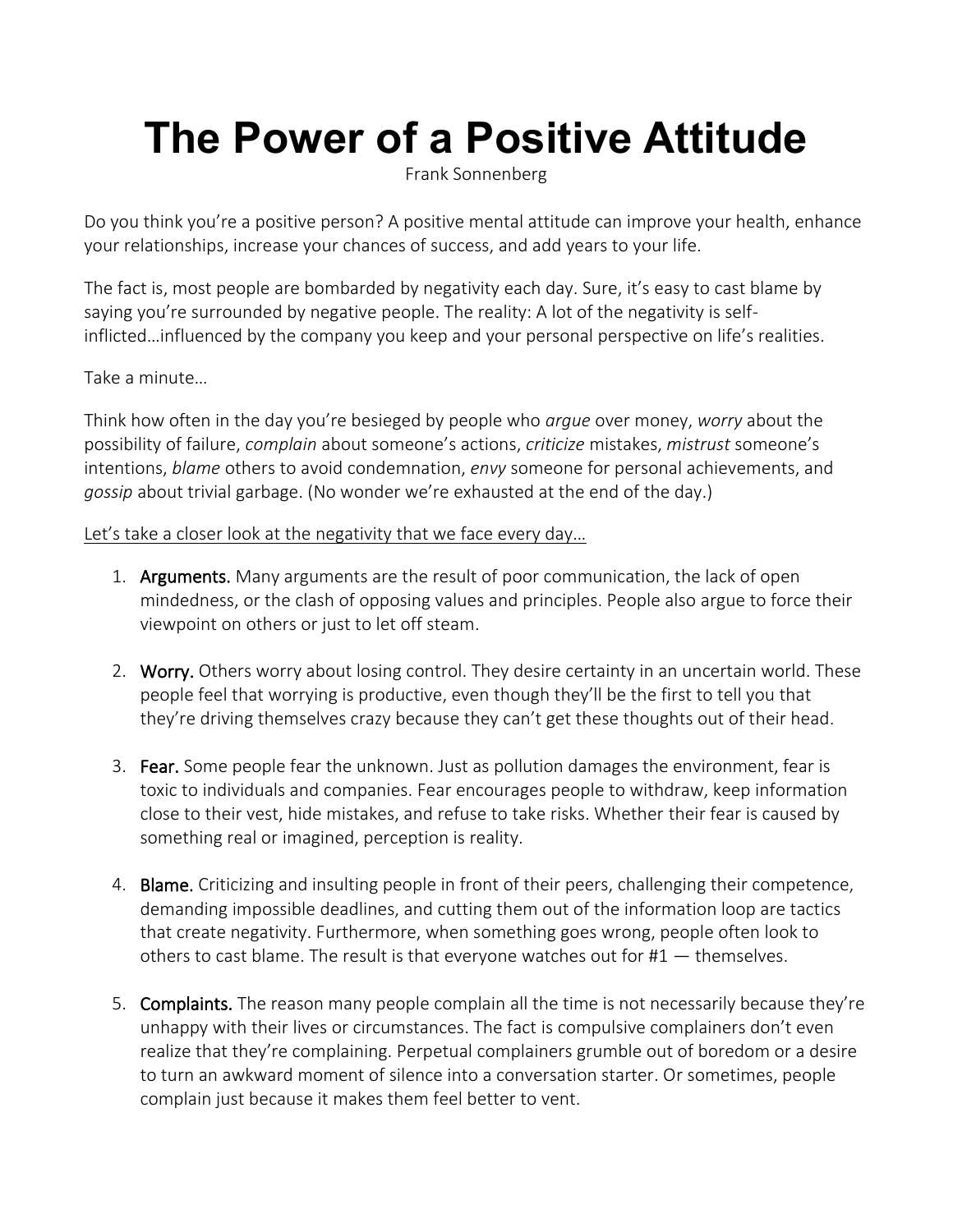- 6. Criticism. There's a difference between constructive feedback and biting criticism. While constructive feedback is offered with good intent, constant and biting criticism can lead to stress, anxiety, and reduced self-esteem.
- 7. Mistrust. How much time is wasted and how much ill will created as a result of mistrust? People spend endless hours second-guessing intent, peering over shoulders, and creating elaborate approval processes to check and recheck.
- 8. Jealousy. When is enough, enough? We live in a society where many people aren't satisfied with their own accomplishments. If our neighbor buys a new toy, if our colleague receives a promotion, or if the TV celebrity flaunts a new design, we want it too. The problem is, after the excitement wears off, the finish line moves as well. Whether it's affordable, deserved, or needed never comes into question.
- 9. Gossip (our national pastime). People gossip to fit into a group, fill a void in conversation, prove that they're in the know, take revenge on a person, put someone in their place, or merely to gain attention. Gossip is a disease spread mouth to mouth. It's one of those distractions that keep us from focusing on our own lives.

## It Pays to Be Positive

There's a direct correlation between a positive attitude and better relationships, superior health, and greater success.

A positive attitude can boost your energy, heighten your inner strength, inspire others, and garner the fortitude to meet difficult challenges. According to research from the Mayo Clinic, positive thinking can increase your life span, decrease depression, reduce levels of distress, provide greater resistance to the common cold, offer better psychological and physical well-being, reduce the risk of death from cardiovascular disease, and enable you to cope better during hardships and times of stress.

## Here are several ways to adopt a positive mental attitude:

- 1. Surround yourself with positive people. Spend time with people who are positive, supportive, and who energize you. Remember, if you get too close to a drowning victim, he may take you down with him. Pick a positive person instead.
- 2. Be positive yourself. If you don't want to be surrounded by negative people, what makes you think others do? Learn to master your own thoughts. For example:
	- When you visualize a goal, it makes you more likely to take the actions necessary to reach it. Visualize yourself winning the race, getting the promotion, accepting the award, or landing the new account.